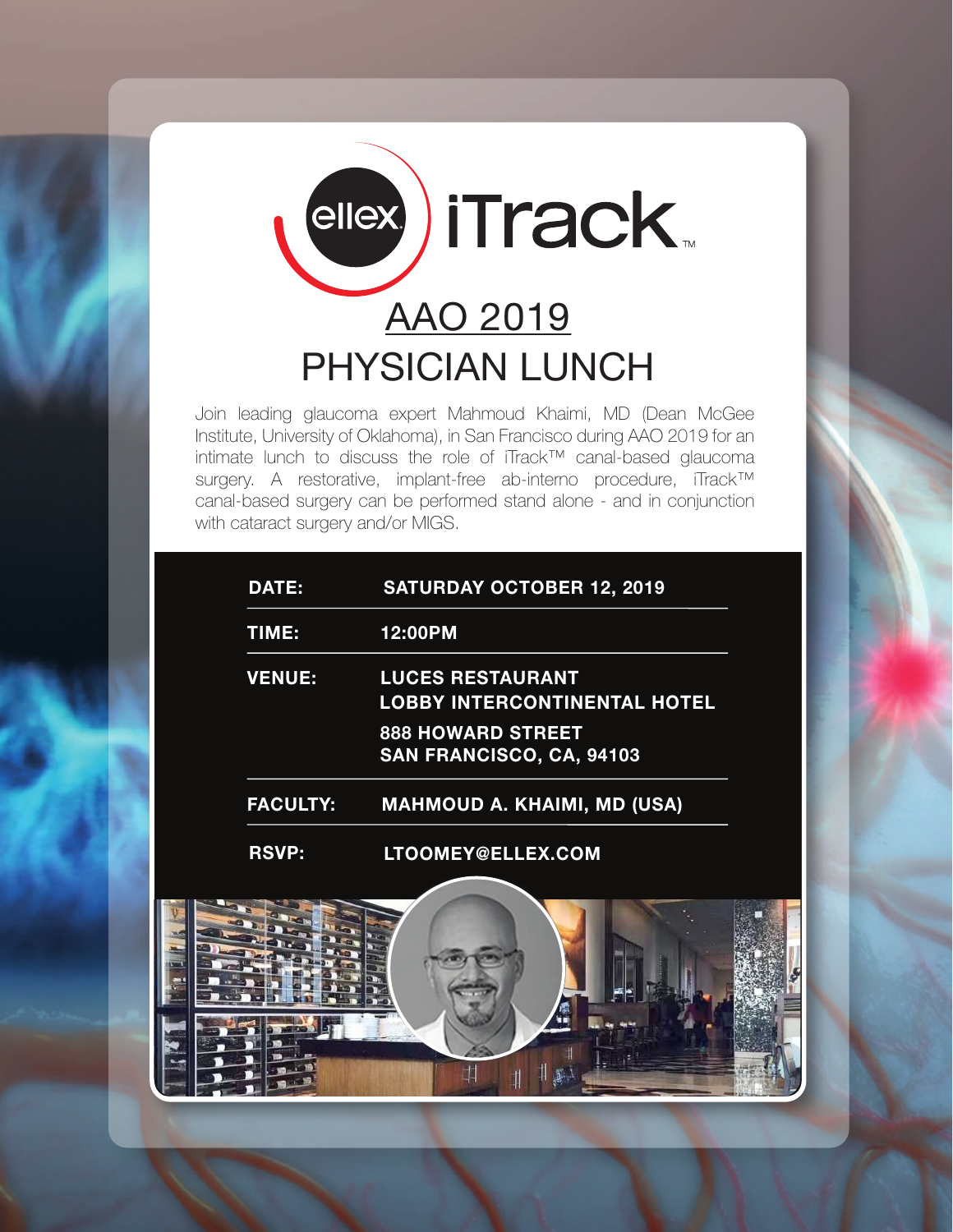

## Meet the Expert Sessions

Canal-Based Glaucoma Surgery with the iTrack™ Surgical System"

#### ELLEX EXHIBIT #439





Mahmoud Khaimi, MD (USA)

**Saturday** 12th October 10:00 - 11:00am 3:00 – 4:00pm

**Sunday** 13th October 10:00 - 11:00am  $3:00 - 4:00$ pm



David Lubeck, MD (USA)

**Saturday** 12th October 10:00 - 11:00am 3:00 – 4:00pm

**Sunday** 13th October 10:00 - 11:00am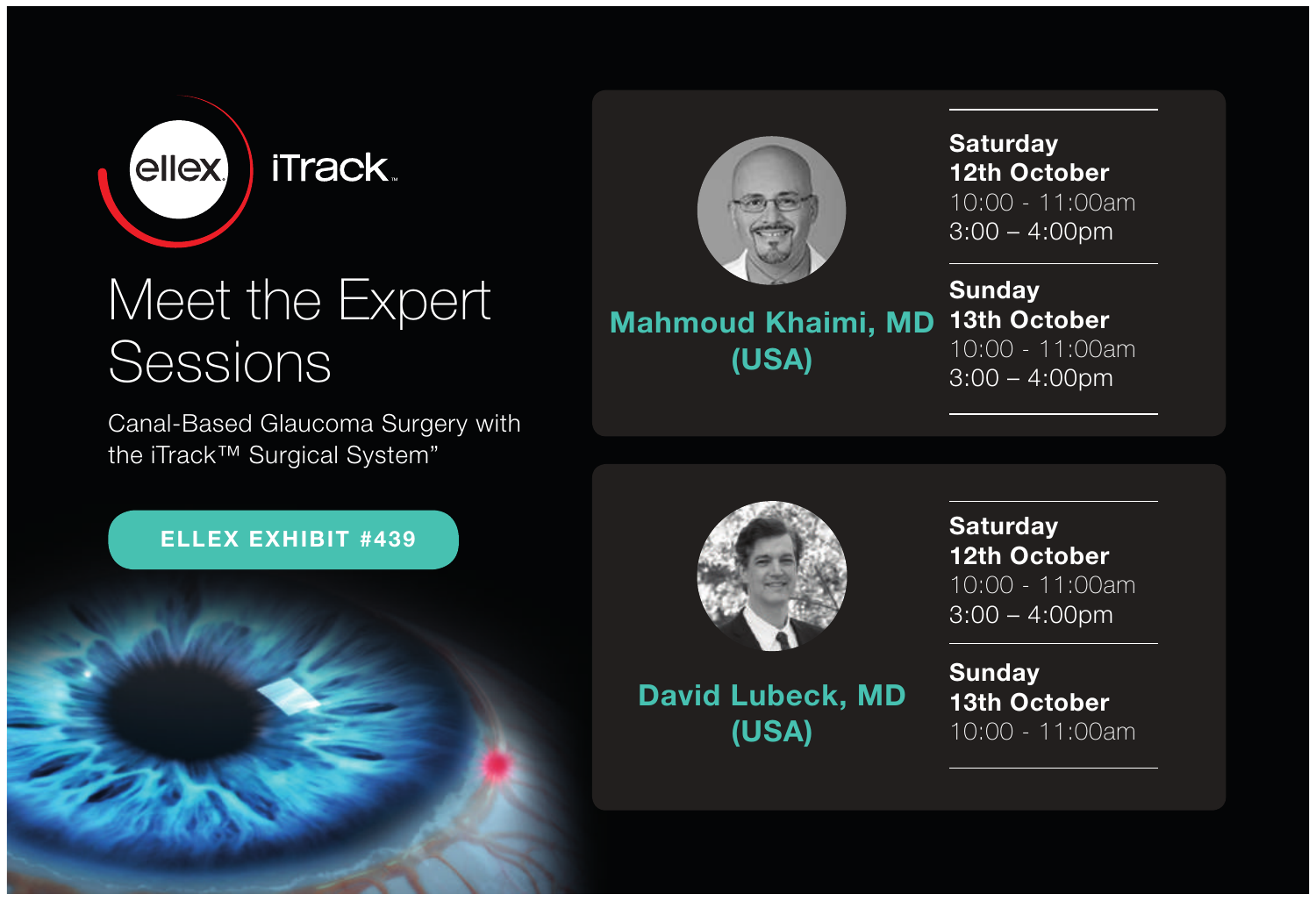# ellex.

## Meet the Expert Sessions

Treating Debilitating Floaters with Reflex<sup>™</sup> Technology

Seeing is Believing with new Eye Prime™ Agile Focus™ Technology

#### ELLEX EXHIBIT #439



Paul Singh, MD (USA)

**Saturday** 12th October 10:00 - 11:00am 3:00 – 4:00pm

**Sunday** 13th October 10:00 - 11:00am 3:00 – 4:00pm



Andrzej Dmitriew, MD (Poland)

**Saturday** 12th October 10:00 - 11:00am 3:00 – 4:00pm

**Sunday** 13th October 10:00 - 11:00am 3:00 – 4:00pm